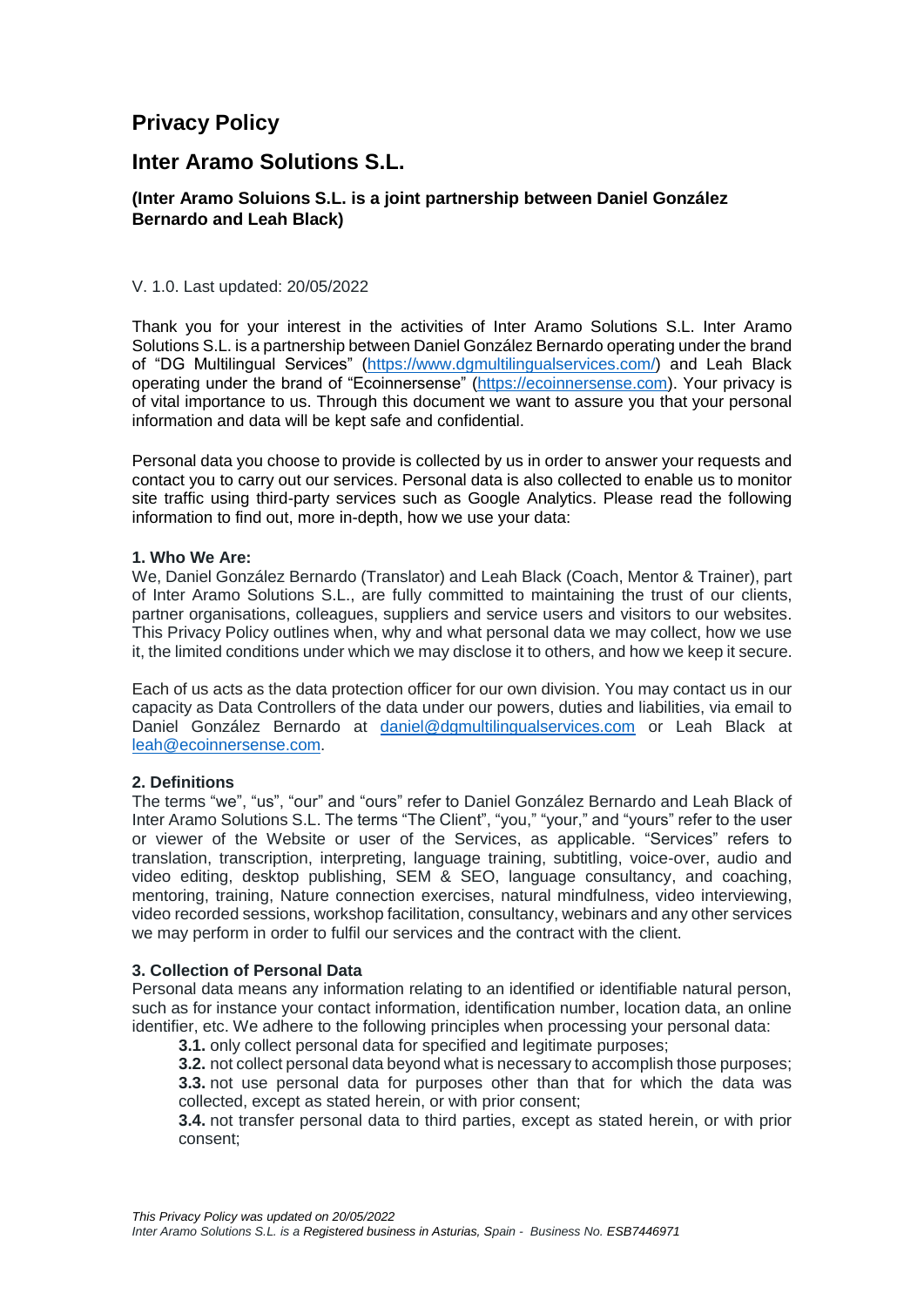**3.5.** maintain appropriate measures to protect your personal data against accidental or unlawful destruction or accidental loss, alteration, unauthorized disclosure or access and against all other unlawful forms of processing; and

**3.6**. except when stated herein, not store personal data longer than is necessary to accomplish the purpose for which the data were collected or for which they are further processed, or as is required by law.

**3.7.** we will not sell your personal data, and will only share the said data with third parties when necessary and to the extent stated in this Privacy Policy.

### **Types of data collected**

## **4. IT-Related:**

## **4.1 Cookies**

Like most websites, we may use cookies to collect data on our websites <https://www.dgmultilingualservices.com/> and [https://ecoinnersense.com.](https://ecoinnersense.com/) Cookies are small data files which are placed on your computer (PCs, smartphones or tablets) as you browse. They are used to remember when your computer or device accesses the website, they help it operate effectively and improve your user experience. The data collected includes pages viewed and your journey around the website. These cookies are not used to collect or record data on your name, address or other contact details. If you want to delete or block any cookies, please refer to the help and support area on your internet browser for instructions on how to locate the file or directory that stores cookies. Information on deleting or controlling cookies is also available at <https://tools.google.com/dlpage/gaoptout?hl=en> (note that this website is not provided by us, and we therefore cannot ensure its accuracy, completeness or availability). Please note that deleting cookies or disabling future cookies or tracking technologies may prevent you from accessing certain areas or features of the Services, or may otherwise adversely affect your user experience.

#### **4.2 Google Analytics**

When someone visits our aforementioned websites we may also collect certain information regarding your use of the Website or the Services via Google Analytics, including but not limited to: referring site/ad source, your activity (for example, what pages visited and for how long), IP address, browser and operating system, default language set on your computer, your geolocation (by country and region), etc. The Google privacy policy can be reviewed by you at: <https://policies.google.com/privacy?hl=en-US> (the link is valid at the time of updating this Privacy Policy, please check for updated versions). This data is only processed in a way which does not identify anyone.

#### **4.3 Social media**

This website also includes social media features such as social media links and share or like buttons. These features are provided by third-party social media platforms (e.g. LinkedIn, Instagram, Twitter, Facebook and YouTube). If and when data is collected in this way, its processing is governed by the privacy policy of the respective social media platforms and we do not take any responsibility for any of their policies, which the user will have accepted when joining that Social Media platform.

We do not recommend sharing personal data or confidential information via WhatsApp or social media messaging services like LinkedIn 'Messaging', Facebook 'Messenger', or Twitter Direct Messages. All confidential and sensitive communication should occur through our professional emails only. If we receive confidential information, accidently, by WhatsApp or other social media messaging services we will inform you to send it again via email and we will delete this information off WhatsApp immediately.

### **5. Data collected**

#### **5.1 Why we process your personal data.**

We may collect, store and use personal data for the purposes of issuing a quote and invoice, to provide our Services or to comply with legal requirements. We will not use the Client's personal data for marketing purposes. We will not sell the Client's details to any third parties,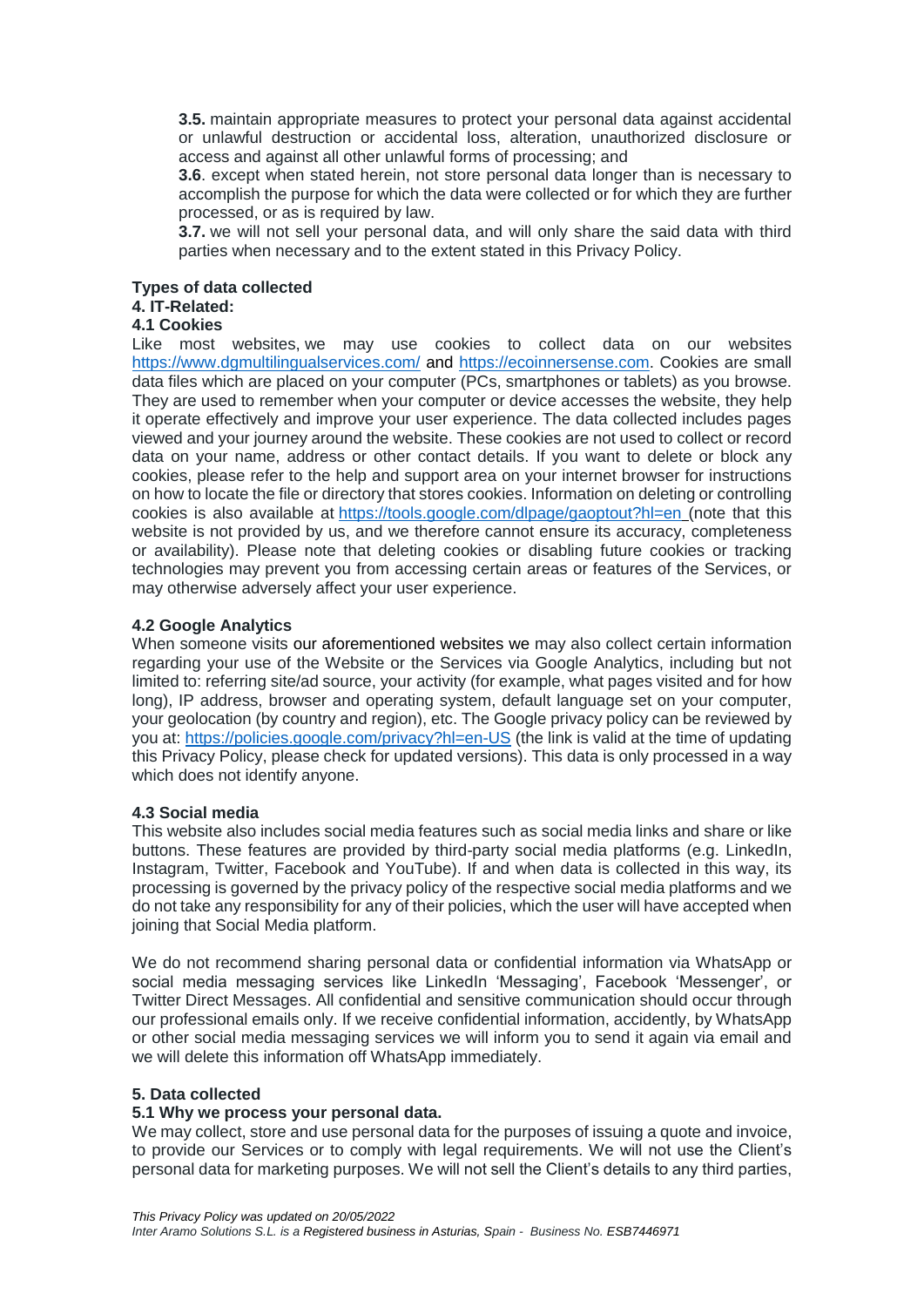and we will only share them as explained on 5.3 below. Personal data collected may include your name, postal address, email address, identification number, identification, tax number and telephone number. The legal basis for processing your data is to perform the Services you request, to take the necessary steps prior to fulfilling that request or comply with our legal obligations. When we accept a request for Services from you, we understand that the performance of the Service will not infringe any third party rights. If The Client is sending us data they do not have the rights for, they will be solely responsible for any complaints by the owner of the data.

## **5.2 Other data**

From time to time we may receive data that we have not requested, for example a CV for us to take the sender into consideration for a potential professional collaboration. By doing this, the senders are allowing us to keep their CV on our Google Workspace email storage system or password protected electronic file, so that we can get in touch if their professional services are needed in the future. We will keep this data secure as explained on Paragraph 3.5 below. Your personal data is stored on the legal basis of legitimate interest, and if we are working together, we store your information on the basis of contractual necessity. These legal bases for storing your data are as defined in the EU General Data Protection Regulation (EU GDPR) of 2018. If you no longer wish us to keep your data for these purposes, you can contact Daniel González Bernardo at [daniel@dgmultilingualservices.com](mailto:daniel@dgmultilingualservices.com) or Leah Black at [leah@ecoinnersense.com](mailto:leah@ecoinnersense.com) and we will destroy the data in a secure manner.

## **5.3 Who else receives your personal data?**

For administrative purposes, other parties may have access to your personal data, including our accountant, tax authorities and email hosting services. All these have access to your data in order to perform their services but are prohibited from using your personal data for other purposes. We may disclose your personal data to third parties to the extent required by law, court order or a decision rendered by a competent public authority and for the purpose of law enforcement. We may also be under the obligation to disclose data to third parties in order to establish, exercise or defend our legal rights.

## **Clients of Leah Black:**

- Leah Black may share your full name and email address for reporting coaching and mentoring hours for accreditation, or renewal of accreditation, with professional mentoring and coaching bodies. The professional body Leah Black may share your name and email address with is The European Mentoring and Coaching Council (EMCC): [https://www.emccglobal.org.](https://www.emccglobal.org/) This professional mentoring and coaching body may carry out an audit and contact you to confirm that you have been a client of Leah Black. If you do not consent for this information to be shared, for the aforementioned purpose, please inform Leah Black immediately.
- Leah Black may receive supervision from a professionally certified coach or mentor supervisor. This supervision relationship is confidential. In the supervision process, you may be referred to anonymously within this context.
- Leah Black does not download any exercises completed as part of the mentoring and coaching process, nor does she save copies of your emails. If you attach documents to an email, Leah Black will view these in the browser only without downloading.

## **Clients of Daniel González Bernardo:**

- Sometimes, Daniel González Bernardo may need to share certain data with a partner translator in order to perform the Services (for example for translations of languages not performed directly by himself). If Daniel González Bernardo sends a text for translation, revision or editing to a fellow translator, that content will be anonymised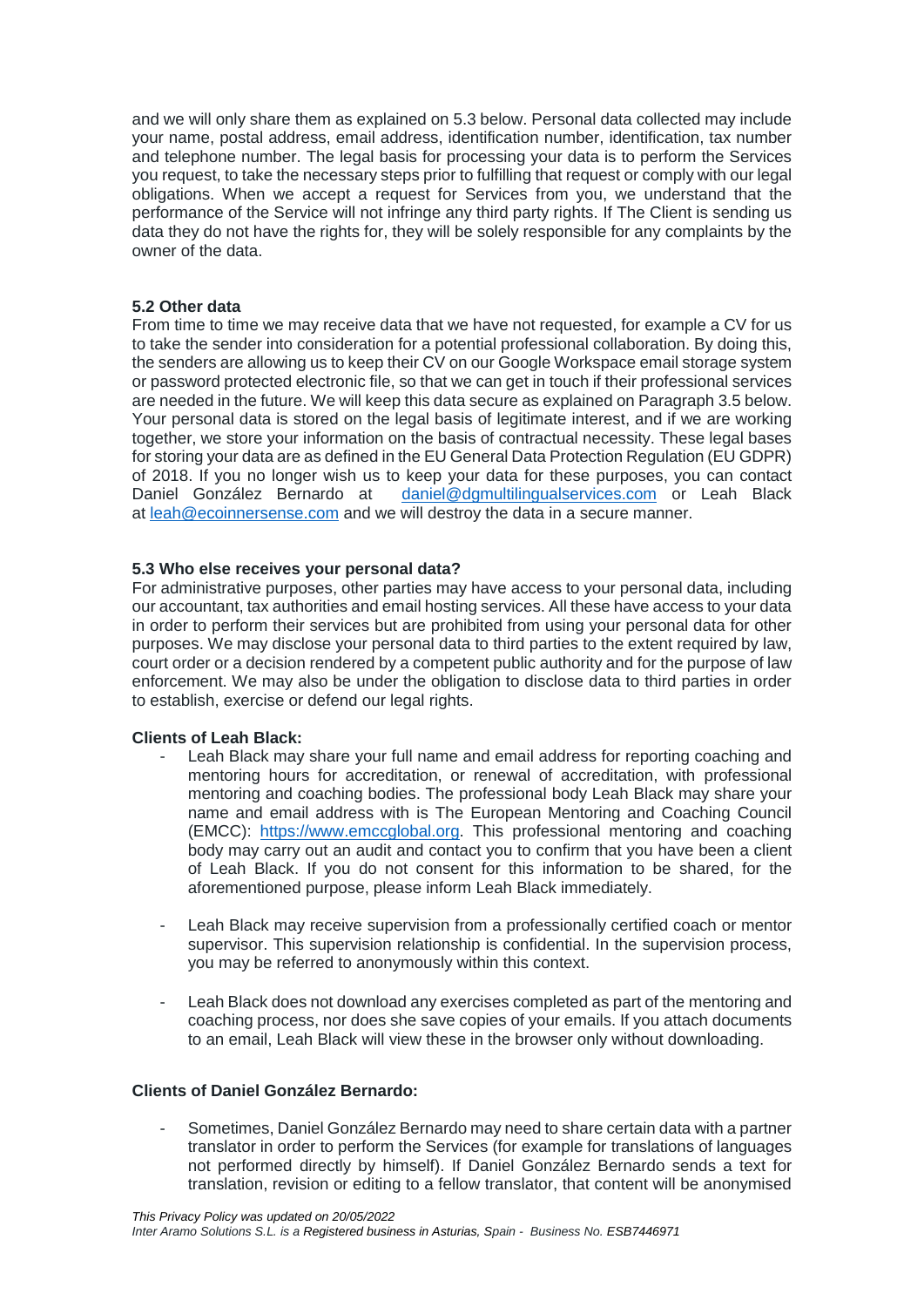as much as possible, so that your personal data does not appear. Furthermore, the partner translator will have to sign a Data Processing Agreement.

## **5.4 External Links**

Our websites may contain links to third party websites such as social media sites, blogs, recommended websites, LinkedIn, or websites which contain examples of our work, and any other relevant websites. These websites may contain plug-ins, for instance social media login plug-in, or services. If you choose to use these websites, plug-ins or services, you may disclose your information to those third-parties. We are not responsible for the content or practices of those websites, plug-ins or services. The collection, use, and disclosure of your personal data will be subject to the privacy policies of these third parties and not this Privacy Policy. We urge you to read the privacy and security policies of the relevant third-parties.

## **5.5 Communications**

We may contact you to notify you regarding your request for services, give you an update on our Services, request any clarifications that are needed in order to perform our Services, resolve a dispute, collect fees or monies owed. For these purposes we may contact you via email, telephone and postal mail.

## **5.6 How long we keep your personal data**

Data in relation to quotes will be retained for up to 6 months. In the cases of work carried out, we are obliged to retain your personal data for 5 years to comply with tax obligations in Spain. We will delete email communications after 5 years. All emails containing your personal story and situation or other private information that you chose to share with us, which are not necessary to retain for legal reasons, will be deleted 12-months after your contract, or agreed service delivery with us has ended. Your emails will not be shared with or forwarded to third parties. Third parties will not be CC'd or BCC'd into any of your message without prior permission. Client invoices will be accessible and shared via secure email between Leah Black and Daniel González Bernardo for the process of legal tax reporting to our accountant. No other confidential details we be shared between Leah Black and Daniel González Bernardo about you.

## **5.7 How we protect your data**

Your data will be kept on electronic form, including on Google Workspace email files or electronically on our computers and will be secured with password protection. The device(s) it's stored on will have an up-to-date firewall and antivirus. In the unlikely case that, for any reason, it is necessary to print part of your data, this content will be shredded or destroyed in a secure manner. Regardless of the measures and efforts taken by us, we cannot and do not guarantee the absolute protection and security of your Personal Data.

## **5.8 Your data access rights & consent**

You are entitled to access, rectify, or erase the personal data that we hold. Please email your request directly to us at [daniel@dgmultilingualservices.com](mailto:daniel@dgmultilingualservices.com) or [leah@ecoinnersense.com](mailto:leah@ecoinnersense.com) and we will act upon this as soon as possible, with a maximum delay of one calendar month from the date of your request. Your personal data can be deleted unless we are entitled or obliged by applicable law and regulations to keep and process such information regardless of the withdrawal of your consent.

If you withdraw your consent, We and any third parties involved in personal data processing will cease to process your personal data, unless and to the extent the continued processing or storage is permitted or required according to the applicable personal data legislation or other applicable laws and regulations. Please note that as a consequence of your withdrawal of your consent, we may not be able to meet your requests or provide you with our Services. Withdrawing your consent will not affect the lawfulness of any processing we conducted prior to your withdrawal, nor will it affect processing of your personal information conducted in reliance on lawful processing grounds other than consent.

## **5.9 Your right to complain**